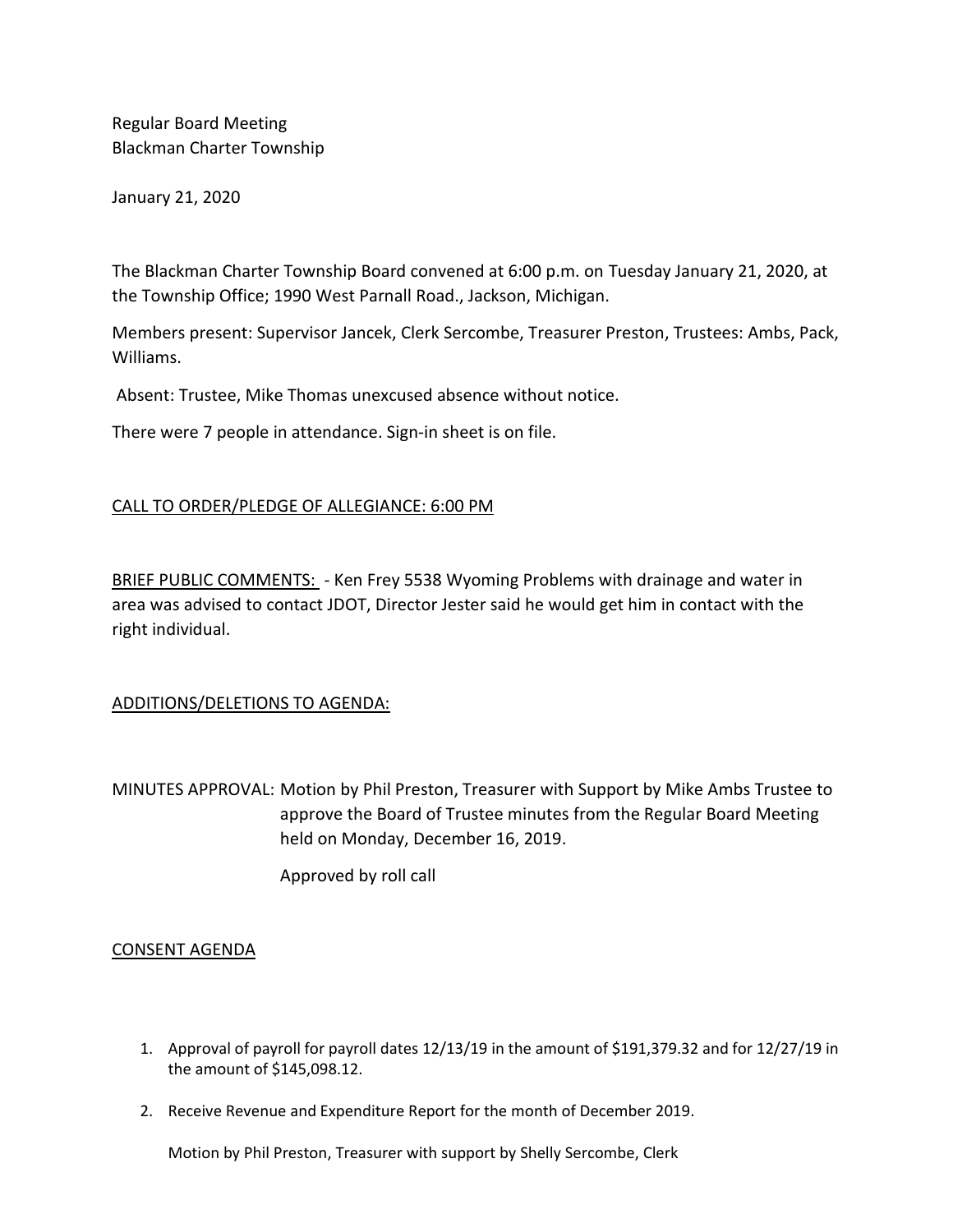Roll Call:  $Ayes - 6$  Nays  $-0$  Motion Approved

SUPERVISOR UPDATE – Mike Thomas, Trustee unexcused absence without notice.

Assessors Report

TREASURER UPDATE – 40 % of Winter tax money in. Shared investment ladder.

CLERK UPDATE – Election workers – 1500 AV application are out, trainings scheduled.

# PUBLIC SAFETY UPDATE –

• Authorize the Director of Public Safety to purchase (1) Lucas System for \$15,349.58 from Stryker, Inc. (296-300-977.00)

Motion to Approve by Brandon Williams, Trustee with Support by Mike Ambs, Trustee Roll Call  $Ayes - 6$  Nays - 0  $Absent - 1$  Approved

• Authorize the Director of Public Safety to purchase (3) Dodge Durango patrol units for \$91,242.00 from LaFontaine Chrysler, Inc. (296-300-977.00) Motion to Approve by Brandon Williams, Trustee with Support by Scott Pack, Trustee Roll Call Ayes- 6 Nays- 0 Absent- 1 Approved

• Authorize the Director of Public Safety to purchase (15) mobile computers, docks and mounts for \$47,724.74 from Dell, Inc. (296-300-977.00) Motion to Approve by Brandon Williams, Trustee with Support by Shelly Sercombe, Clerk Roll Call Ayes- 6 Nays-0 Absent- 1 Approved

• Authorize the Director of Public Safety to purchase (12) sets of fire gear for \$26,820.00 from Apollo Fire, Inc. (296-300-977.00)

Motion to Approve by Brandon Williams, Trustee with Support by Phil Preston, Treasurer Roll Call Ayes-6 Nays-0 Absent-1 Approved

• Authorize the Director of Public Safety to purchase (10) radar units for \$15,390.00 from Kustom Signals, Inc. (296-300-977.00) Motion to Approve by Brandon Williams, Trustee with Support by Shelly Sercombe, Clerk

Roll Call Ayes-6 Nays-0 Absent-1 Approved

• Authorize the Director of Public Safety to purchase (14) Petzl Individual Evacuation Systems for \$7,000.00 from the Fire Store, Inc. (296-300-977.00) Motion to Approve by Brandon Williams, Trustee with Support by Mike Ambs, Trustee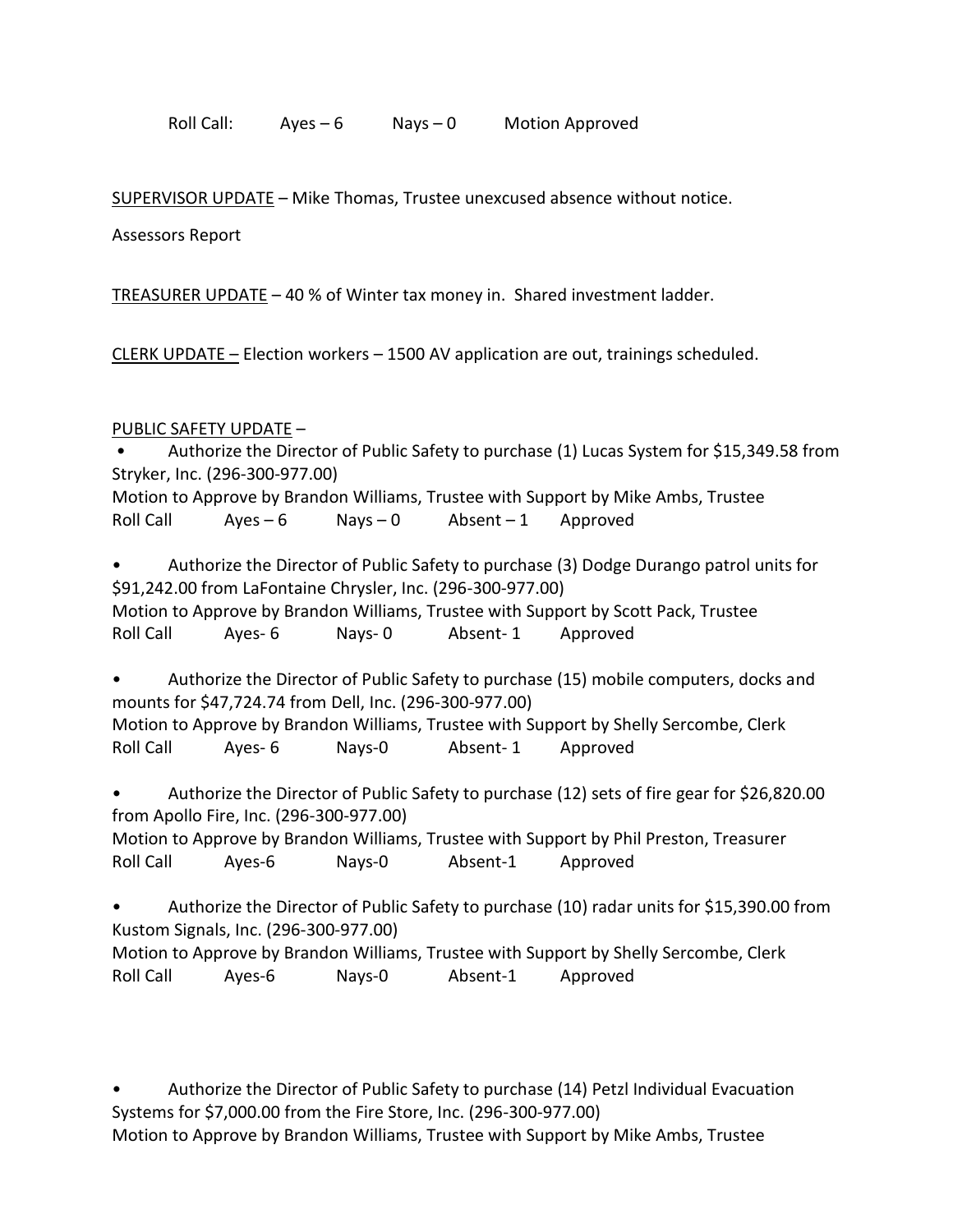Roll Call Ayes-6 Nays-0 Absent-1 Approved

• Authorize the Director of Public Safety to purchase (15) Stop Sticks for \$7,127.00 from Stop Stick, Inc. (296-300-977.00)

Motion to Approve by Brandon Williams, Trustee with Support by Pete Jancek, Supervisor Roll Call Ayes-6 Nays-0 Absent-1 Approved

• Authorize the Director of Public Safety to purchase additional fire hose for \$7,000.00 from the Fire Store, Inc. (296-300-977.00) Motion by Brandon Williams, Trustee with Support by Scott Pack, Trustee

Roll Call Ayes-6 Nays-0 Absent-1 Approved

• Authorize the Director of Public Safety to purchase (1) mobile radio and (1) portable radio for \$9,034.50 from Motorola Solutions, Inc. (296-300-977.00) Motion by Brandon Williams, Trustee with Support by Pete Jancek, Supervisor Roll Call Ayes-6 Nays-0 Absent-1 Approved

• Authorize the Director of Public Safety to purchase (1) Tru-Narc device for \$29,640.00 from Thermo Scientific, with 50% of the cost being reimbursed through a Homeland Security Grant (296-300-977.00)

Motion by Brandon Williams, Trustee with Support by Mike Ambs, Trustee Roll Call Ayes-6 Nays-0 Absent-1 Approved

# PLANNING COMMISSION –

Approve case #1509, Conditional Use Permit for car wash at 2700 Airport Drive, (Parcel# 000-08-29-127-008-00 Amend to Parcel #000-08-29-127-008-01), requested by Michael Bearman and Oasis Car Wash.

Roll Call Ayes-6 Nays-0 Absent-1 Approved

• Planning Commission by laws were adopted at 12/17/19 Planning Commission meeting. To be published following BOT 1-21-20 Website

Zoning Board of Appeals – None

## PARKS & RECREATION UPDATE –

- Map of Park available with green path ways to add concrete walkways.
- New Grant working on for Canary Lane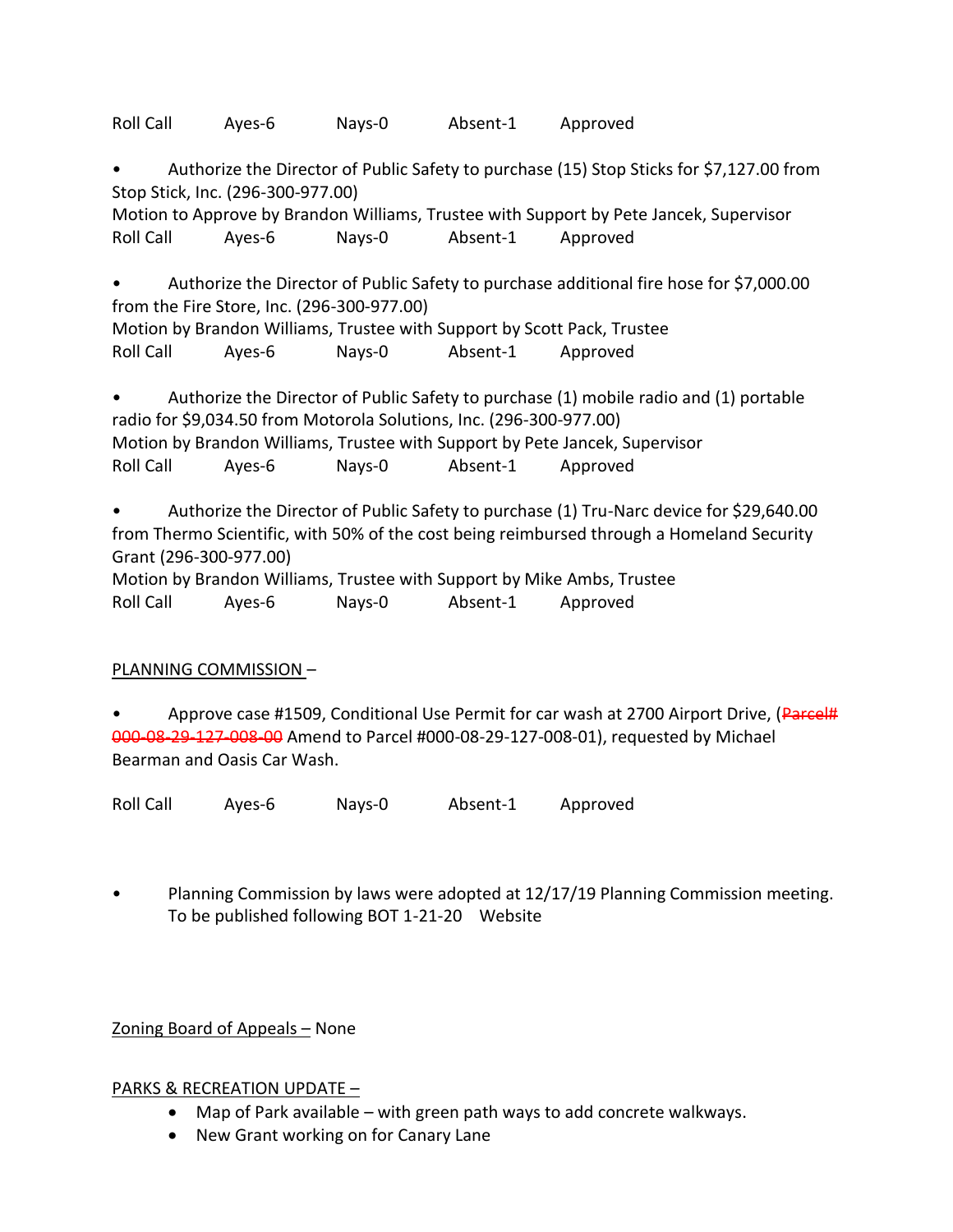• In 2021 New Grant to add trails around the park

## TECHNOLOGY COMMITTEE – None

## UTILITIES COMMITTEE –

Looking at price to move all sewer to City from Leoni

#### ORDINANCE REVIEW COMMITTEE –

- #55 (Blight Ordinance) still out there
- Need to update Ordinance to completion of Dog Run at Park

#### NEW BUSINESS:

- 1. Motion to Approve firm Watkins Ross to complete the OPEB valuation for the required December 31, 2019 GABS report, for a cost not to exceed \$4,100. Motion to Approve by Pete Jancek, Supervisor with Support Shelly Sercombe, Clerk Roll Call Ayes-6 Nays-0 Absent-1 Approved
- 2. Motion to Approve Resolution #01-2020-0121 Set an Alternate Date for the March Board of Review. Motion to Approve by Pete Jancek, Supervisor with Support by Shelly Sercombe, Clerk Roll Call Ayes-6 Nays-0 Absent-1 Approved
- 3. Motion to Approve Resolution #02-2020-0121 Adopt Poverty Exemption Income and Guidelines and Asset Test. Motion to Approve by Pete Jancek, Supervisor, with Support by Shelly Sercombe, Clerk Roll Call Ayes-6 Nays-0 Absent-1 Approved
- 4. Motion to Approve Resolution #03-2020-0121 Waive Penalties for Non-Filing of Property Transfer Affidavit. Motion to Approve by Pete Jancek, Supervisor, with Support by Brandon Williams, Trustee. Roll Call Ayes-6 Nays-0 Absent-1 Approved
- 5. Motion to Approve the recommendation to Award Contract to Concord Excavating to resurface the drive into the park for sum of \$12,856.00. Motion to Approve by Phil Preston, Treasurer with Support by Scott Pack, Trustee. Roll Call Ayes-6 Nays-0 Absent-1 Approved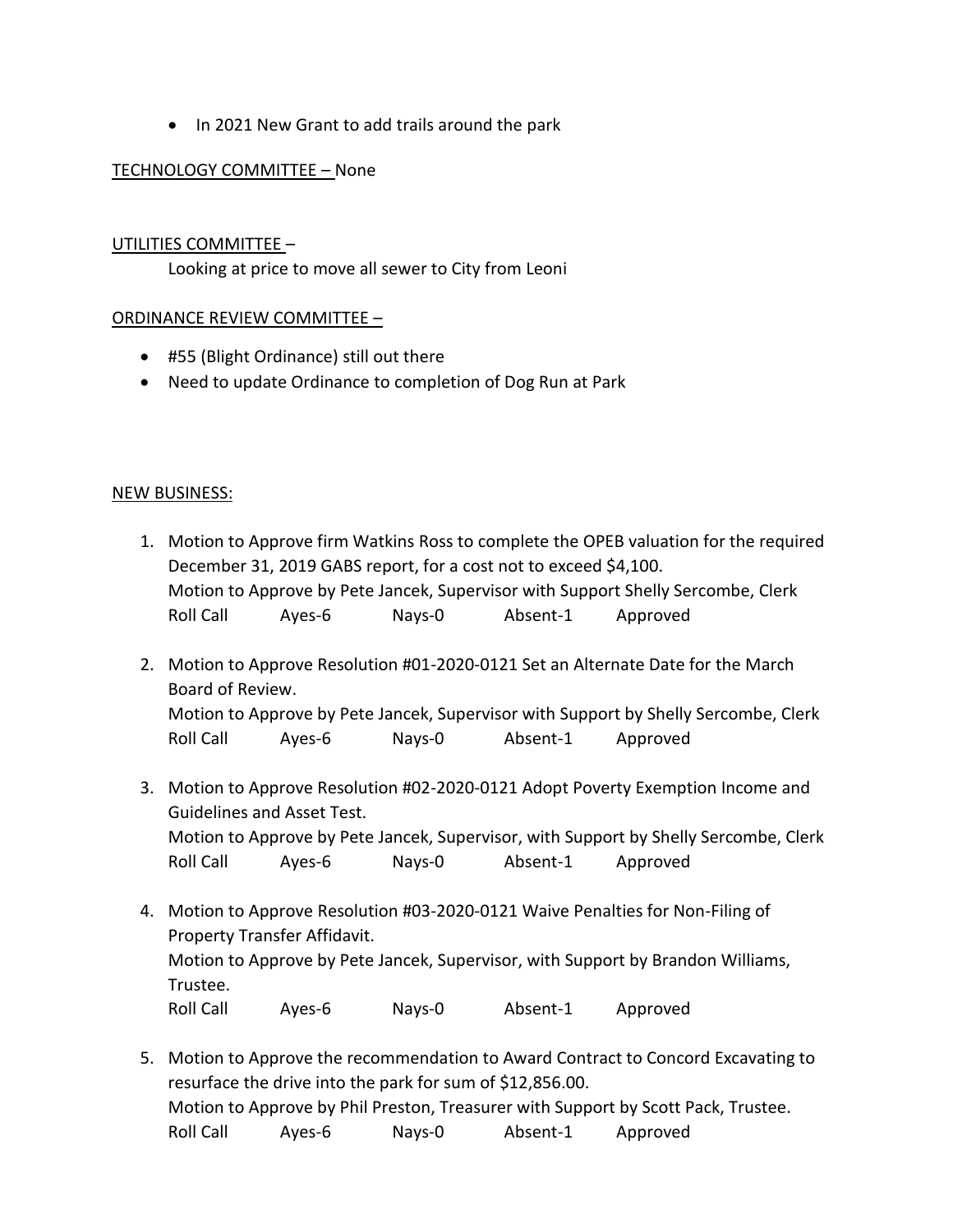- 6. Authorize the supervisor to sign Letter of Engagement with Boswell, Schultz, Sonnenberg & Arnett, PLC to provide the accounting/audit services for the year ended December 31, 2019. Motion to Approve by Phil Preston, Treasurer with Support by Shelly Sercombe. Roll Call Ayes-6 Nays-0 Absent-1 Approved
- 7. Motion to Approve the reappointment of Mike Ambs to the Blackman Downtown Development Authority 4 yr. term ending 12/31/2023. Motion to Approve by Pete Jancek, Supervisor with Support by Brandon Williams, Trustee. Roll Call Ayes-6 Nays-0 Absent-1 Approved
- 8. Motion to Approve the reappointment of Cindy Acker to the Blackman Local Development Finance Authority 4 yr. term ending 3/31/2023. Motion to Approve by Pete Jancek, Supervisor with Support by Mike Ambs, Trustee. Roll Call Ayes-6 Nays-0 Absent-1 Approved
- 9. Motion to Approve the reappointment of Jeff Bachus to the Zoning Board of Appeals 3 yr. term ending 12/31/2022. Motion to Approve by Pete Jancek with Support by Shelly Sercombe, Clerk

Roll Call Ayes-6 Nays-0 Absent-1 Approved

- 10. Motion to Approve the reappointment of Rachel Johnson to the Zoning Board of Appeals 3 yr. term ending 12/31/2022. Motion to Approve by Pete Jancek, Supervisor with Support by Brandon Williams, Trustee. Roll Call Ayes-6 Nays-0 Absent-1 Approved
- 11. Approve payment of \$15,000 invoice from Enterprise Group of Jackson, Inc. for 2020 Investment in Imagine Jackson 2020 to be paid from acct. #101-175-801-000. Motion to Approve by Pete Jancek, Supervisor with Support by Brandon Williams, Trustee. Roll Call Ayes-6 Nays-0 Absent-1 Approved
- 12. Approve the purchase of (3) three EPSON TM-6000V-54 thermal receipt printer from I.T. RIGHT for a cost \$2,580 dollars per recommendation of the technology committee. Motion to Approve by Pete Jancek, Supervisor with Support by Shelly Sercombe, Clerk. Roll call Ayes-6 Nays-0 Absent-1 Approved